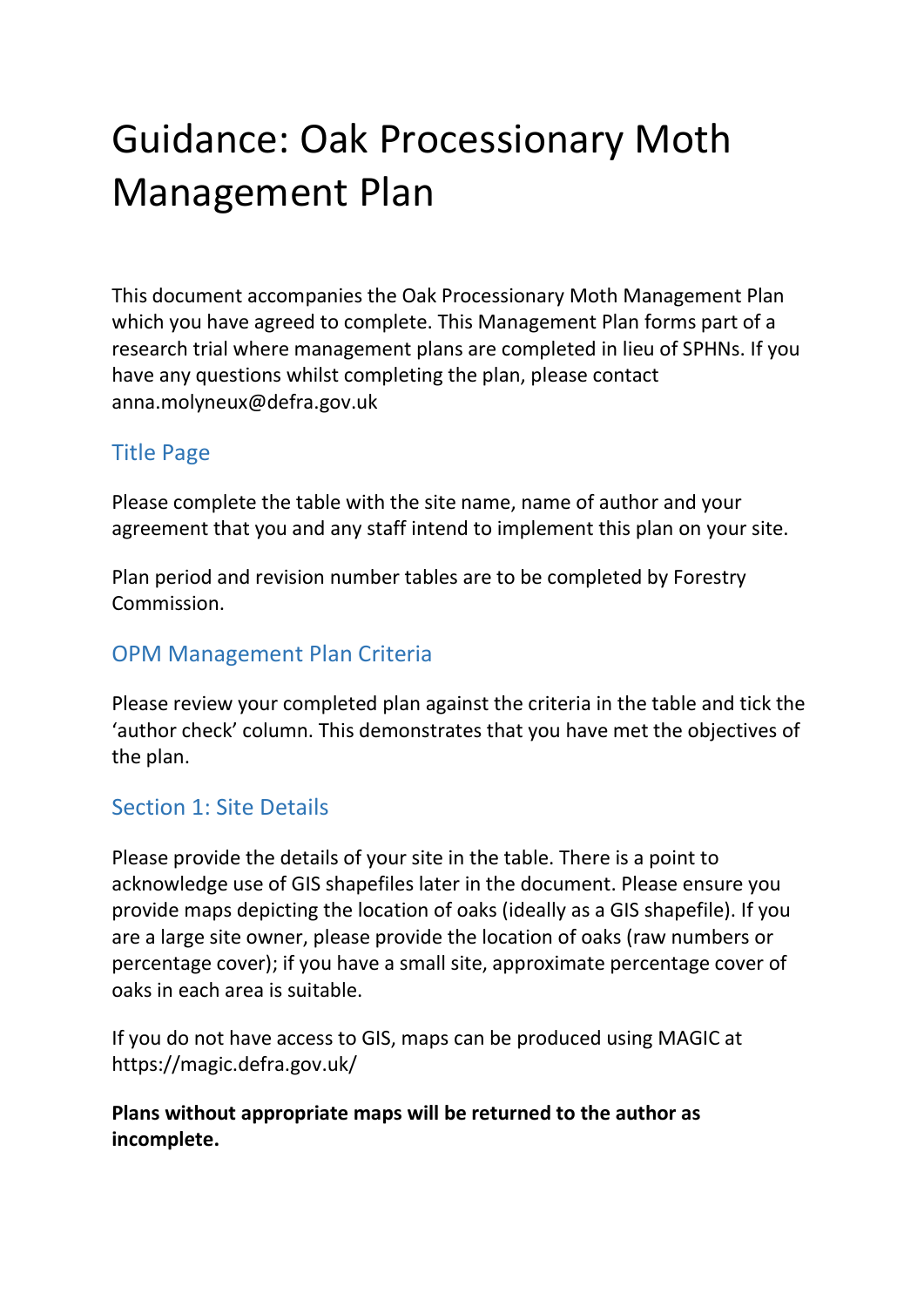Under the Risk Based Approach, it benefits site owners/land managers to understand how their peers have approached OPM control. Therefore, it is encouraged that you will agree to share this plan with others. If you do not want this plan to be shared, please explain your reason in the table.

# Section 2: Vision and Objectives

To develop your long term vision, you need to express as clearly as possible the overall direction of management for the woodland(s) and how you envisage it will be in the future. This covers the duration of the plan and beyond.

### 2.1 Vision

Describe your long term vision for the woodland(s) in a maximum of 300 words. Please address the following points:

- What do you hope to achieve with your site over the next 5 years? This should include economic/social/environmental goals, including goals relating to OPM.
- How will you determine success?
- What do you want to protect/safeguard?

## 2.2 OPM Management Objectives

State your objectives relating specifically to OPM management and how this will be achieved. Please attempt to make them as specific and quantifiable as possible.

(Please add/remove rows as you please. The number of rows is just a guide.)

## Section 3: OPM Survey

This section is about collecting information relating to your site, its location (including any statutory constraints i.e. designations), and OPM infestation.

Please attach a GIS shapefile map showing oak locations here. If GIS is not available, please contact andrew.hoppit@forestrycommision.gov.uk for additional guidance.

## 3.1 Description

Please provide a brief description of OPM on your property.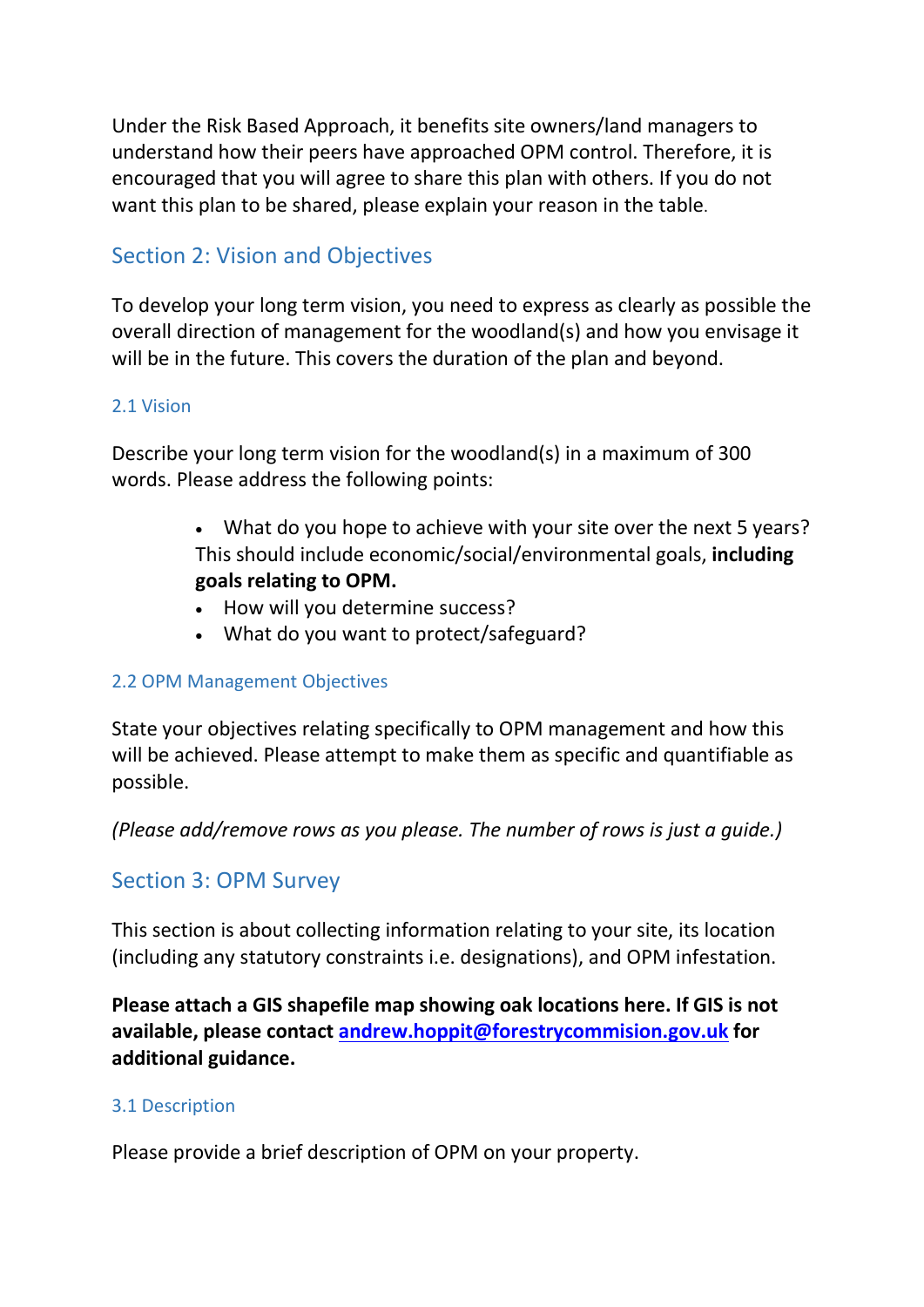#### 3.2 Information

Please provide details of any Biodiversity Designations and Environmental Considerations on your site. It is especially useful to understand the monitoring plans and methods in place for detecting butterflies and moths (if applicable).

## Section 4: OPM Management

This section is for capturing the survey methodology and operational control processes.

#### 4.1 Risk Matrix

Please describe the risk that OPM poses to your site and stakeholders by completing the risk assessment tables. Please use the Risk Rating Matrix in this section to help determine the severity of the effect before and after mitigation of risks.

Following completion of the risk assessment you should ensure the controls identified are included within your work procedures / method statements / work instructions and safe systems of work. For further information, please see: HSE Guide - Five steps to risk assessment

## 4.1.1 Risk Due to OPM contact

Please use the Risk Rating Matrix in Section 4.1 to help determine the severity of the effect before and after mitigation of risks due to OPM contact. This could include direct contact with caterpillars, handling a nest, hair ingestion etc.

## 4.1.2 Risk Due to OPM management

Please use the Risk Rating Matrix in Section 4.1 to help determine the severity of the effect before and after mitigation of risks due to OPM management. This could include risks related to chemical spraying, nest removal etc.

4.2 Zone Mapping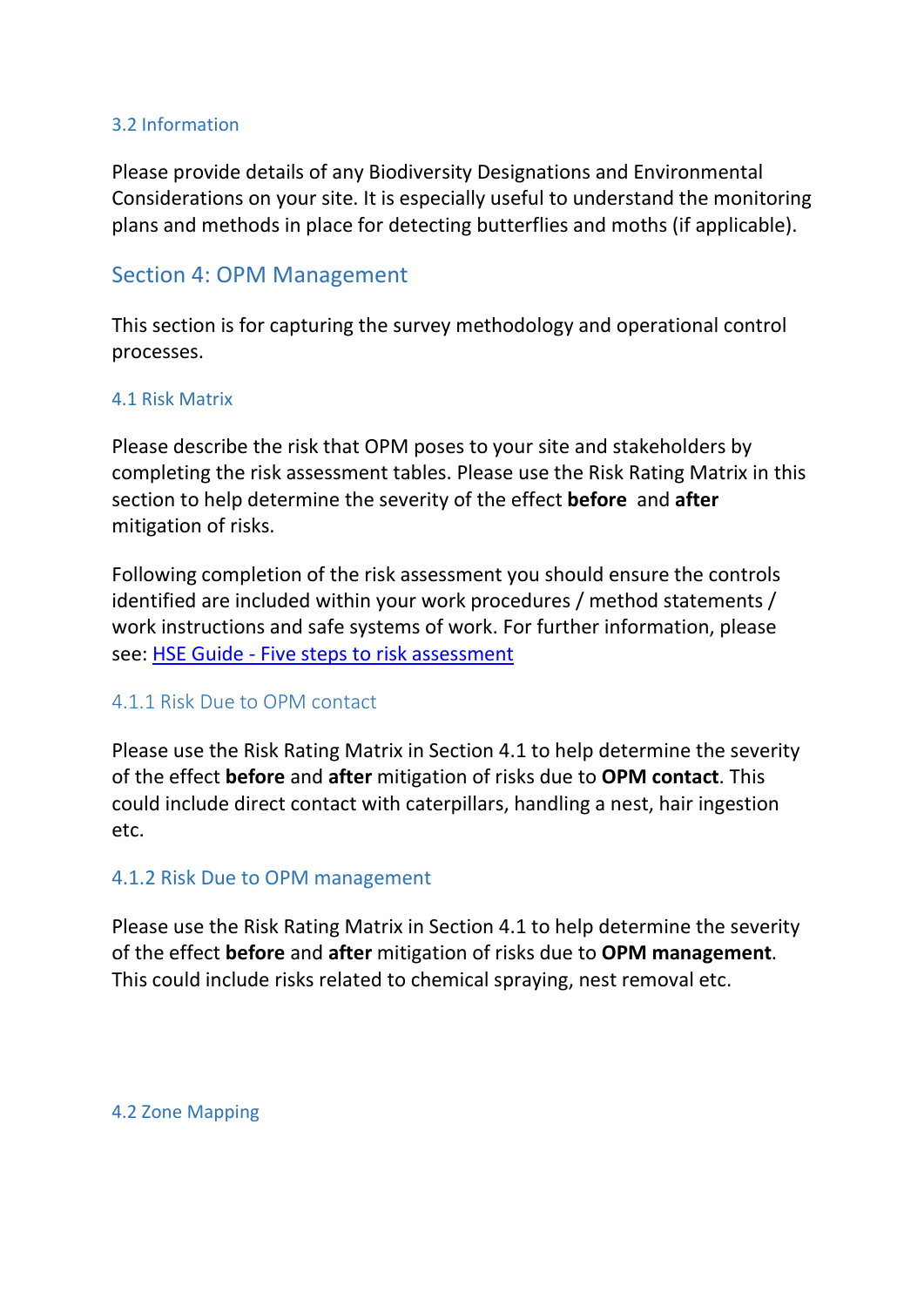Produce a map(s) with zones for risk management; ideally colour coding low, medium and high risk zones in a GIS shapefile or MAGIC map (See Section 1). These maps should include point of interest which affect the level of risk. For example, a high risk area may be a point of access where there is high footfall and oak trees; a medium risk area may be a popular area a reasonable distance from oak trees; a low risk area may be the centre of a woodland with low footfall and no footpath. Please provide your justification for each zone.

## 4.3 Survey and Monitoring Plan

Use this section to explain how you will carry out surveillance for OPM. Please find guidance on how to complete a survey here.

Your plan should consider:

- The location of trees surveyed and how to record this location
- Does your approach to surveying change depending on the risk zone?
- Timing of survey
- Method of recording data
- If OPM is found.
- Who do you report it to?
- What is your plan to mitigate risk of spread?

#### 4.4 Control Plan

Use this section to identify which control methods would be appropriate for each risk zone you have identified.

Please find guidance on OPM control methods here.

#### 4.5 Communication

Use this section to highlight how you will communicate with stakeholders about OPM. For example, posters on public right of ways, information in a newsletter etc.

## Section 5: Consultation